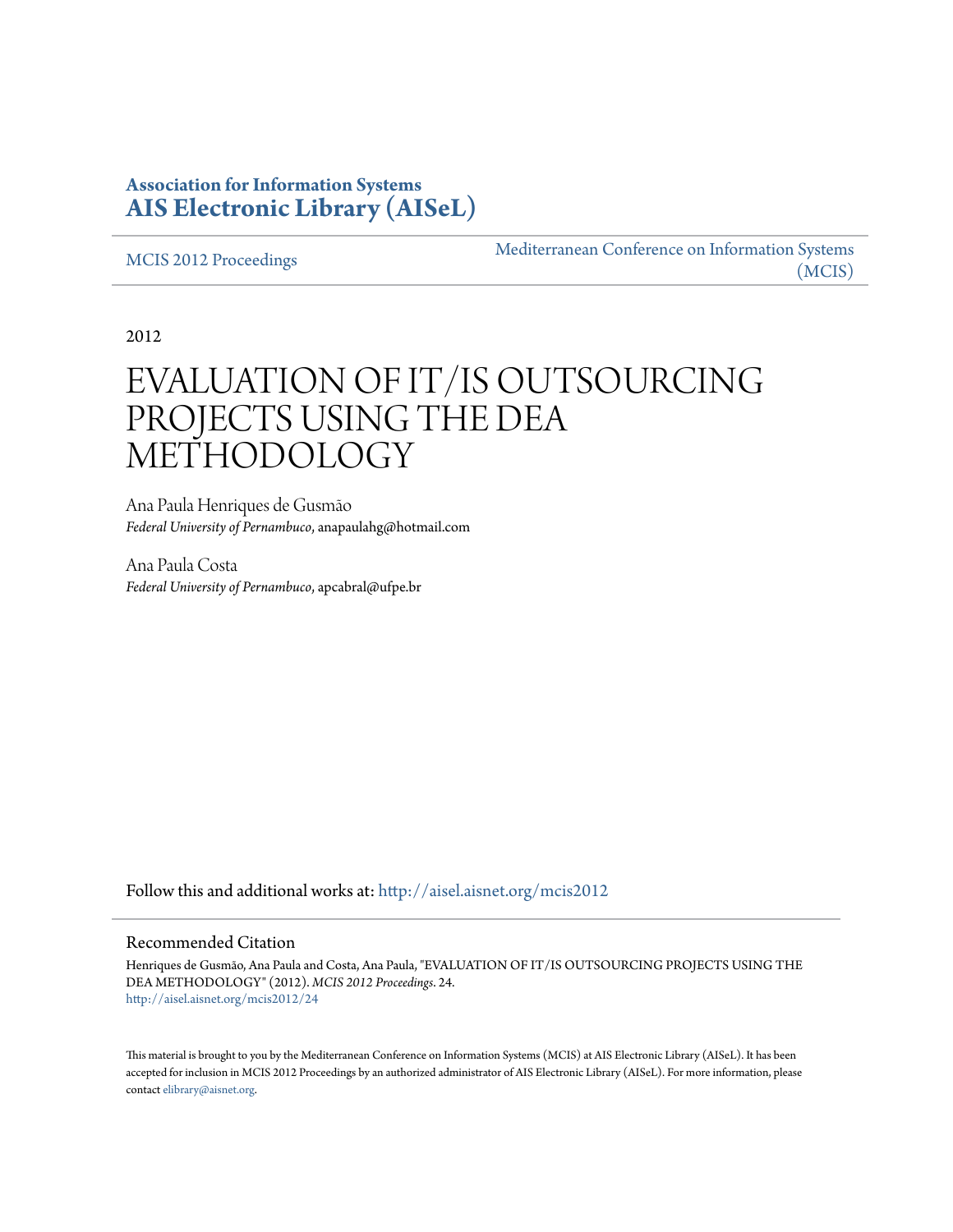# EVALUATION OF IT/IS OUTSOURCING PROJECTS USING THE DEA METHODOLOGY

- Gusmão, Ana Paula Henriques, Federal University of Pernambuco, Recife-PE, Brazil, anapaulahg@hotmail.com
- Costa, Ana Paula Cabral Seixas, Federal University of Pernambuco, Recife-PE, Brazil, apcabral@ufpe.br

#### Abstract

*The outsourcing of services related to Information Technology and Information Systems (IT/IS) is seen by many organizations as a tool for achieving strategic objectives. Reducing costs, focusing on core capabilities and improving business/process performance are held to be the main reasons for investing in IT/IS outsourcing.* 

*However, the process of outsourcing is complex and involves considering not only the benefits but also evaluating investments and the risks inherent in making decisions during this process. When planning to outsource these services, companies are faced with a choice of different projects, suppliers and contract settings. Reaching appropriate decisions is crucial to achieving the desired goals, and the consequent success of investments.* 

*This research in progress paper presents a model for assessing and prioritizing different IT/IS outsourcing projects. This model uses the methodology of Data Envelopment Analysis (DEA) and allows consideration to be given not only to the intrinsic aspects of such projects (cost, schedule, benefits, customization, etc.), but also the characteristics of the proponent company. Therefore, the proposed model aims to assist companies in evaluating different projects for outsourcing operations related to IT/IS.* 

*Keywords: IT/IS outsourcing, Assessment model, Data Envelopment Analysis.*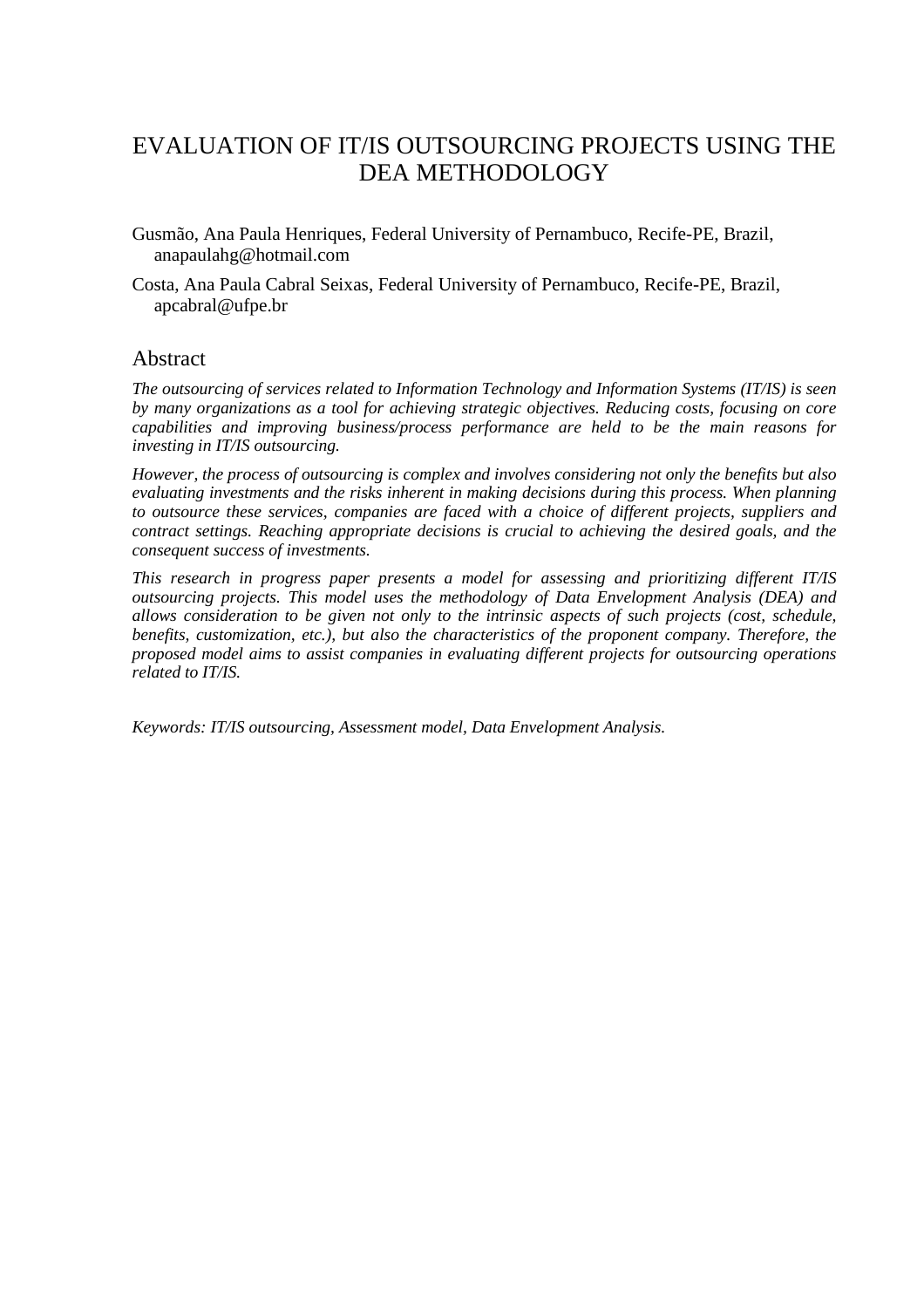## **1 INTRODUCTION**

The Information Technology (IT) and Information Systems (IS) outsourcing has been one of the subjects most studied in the IT/IS academic area, with many researchers (Grover et al. 1996; Kim and Chung, 2003; Rouse, 2006) discussing how organizations should best manage their IS/IT outsourcing activities in order to achieve success. Although "IT Outsourcing Statistics 2011/2012" study, conducted by Computer Economics (2011), concluded that IT executives are maintaining the status quo, while awaiting evidence that the tenuous economic recovery will progress before engaging in more strategic outsourcing initiatives, the percentage of the total IT spending on service providers, world-wide, rose from 6.1 percent in 2009 to 7.1 percent in 2010. Given such a scenario, it is important to analyse the main aspects of this movement and its consequences.

In fact, IT/IS outsourcing is seen as a strategic tool used by many firms either to reduce their total costs on IT/IS or to gain access to IT/IS capabilities not available in-house and therefore this justifies the increasing interest of companies and the consequent investment in this area. However, to outsource activities, even when not directly related to core business, is a complex task. It involves deciding: what area/activity to outsource, which supplier best fits the needs of the business, how to contract the supplier, how to measure the quality of service and penalize the supplier when necessary, etc.

The purpose of this paper is to propose a model to assist managers in selecting the best IT/IS outsourcing project. Here, IT/IS outsourcing project is understood as a proposal to outsource a particular area/activity and one that should be assessed not only by the attributes/qualifications of the project but also by the characteristics of proponent company. In this model, what is not considered is the first decision: that of whether or not to outsource a specific activity. It is assumed that this decision has been made and what remains is to decide what the best choice is with respect to the supplier and type of project. Similarly, the subsequent aspects related to the type of contract and the way of evaluating the service provided were not analyzed. Although the decision addressed in this work can be influenced by these latter aspects, giving consideration to them in a decision process will come at a later stage of developing this study.

In the literature, outsourcing decisions are often reached by using multicriteria approaches and coming to a group decision (e.g. Yang and Huang, 2000; Wang et al. 2008; Kahraman et al. 2009). The model proposed in this paper aims to support not only the decision but how the problem is structured. Thus, it includes defining the evaluation criteria and the feasible projects. In order to evaluate the alternatives it is suggested use be made of the Data Envelopment Analysis (DEA) methodology, which states for each alternative (project) an efficiency measure on the basis of evaluation criteria. The DEA model has been widely used in the evaluation of information systems and technologies. Shafer and Byrd (2000), Sowlati et al. (2005) and Bernroider and Stix (2006) make contributions in this context. However, there are no studies that address the use of this methodology in the evaluation of IT/IS outsourcing projects.

In the next section, a brief review is made of the issues related to the model proposed. Then, the model proposed is presented and some aspects of it are discussed. Thereafter, in Section 4, the subsequent steps of this study and its objectives are set out. As this is a research-in-progress, the final findings will be presented at a later stage.

## **2 RELATED LITERATURE**

#### **2.1 IT/IS Outsourcing**

Outsourcing refers to subcontracting of a set of functions or processes by one firm to another. The companies usually outsource non-core business operations, which include applications, assets, people and other resources. The practice of IT/IS outsourcing started around 1954, although the outsourcing activities emerged, mainly in the manufacturing sector, many years prior to that (Kahraman et al. 2009).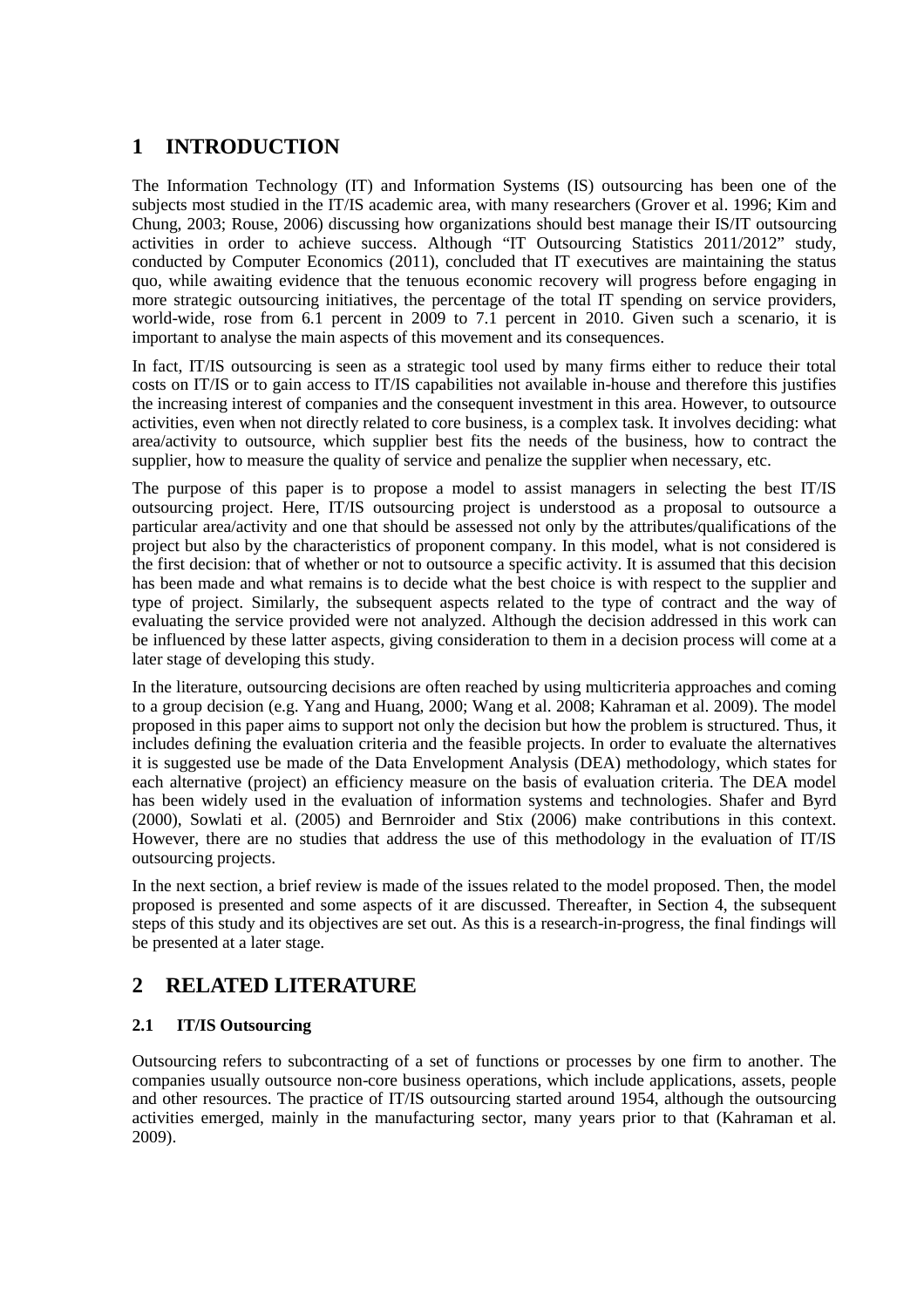According to Loh and Venkatraman (1995), due to the rapid advances in technology, it has become extremely difficult for companies to profitably develop the skills needed to manage complex IT functions and so IT/IS outsourcing has become increasingly significant. The responsibility for IT is increasingly being moved towards external vendors and, thus, the monolithic centralized IS department is giving way to a streamlined decentralized corporate entity.

During recent years, many successful cases of IT/IS outsourcing have been cited, although a growing number of firms has reported failures (McCue, 2005; Fabriek, et al. 2008). Within this context, academic research has focused on both identifying the determinants of IT/IS outsourcing, in an attempt to characterize the companies investing in IT/IS outsourcing, and ways to improve this practice in order to increase the probability of the success of contracts.

Based on a review of 143 published papers on IT/IS outsourcing, Lacity et al. (2009) listed 17 reasons that prompt organizations to outsource their IT/IS services or products. The main reasons, given in 75% of the papers, are: reducing costs; focusing on core capabilities; access to expertise/skills; improving business/process performance and technical reasons.

Despite all recommendations that outsourcing should be conducted strategically and not only thought about in terms of saving money, reducing costs is regarded by many organizations as the major contribution of IT/IS outsourcing. They argue that vendors serving multiple customers can exploit economies of scale relating to the development, maintenance and operation of systems. The suppliers can also relocate where services are performed to exploit lower-cost labor pools, both domestically and offshore (Loh and Venkatraman, 1992; Dibbern et al. 2004; Bhalla et al. 2008).

Many companies also invest in IT/IS outsourcing with the desire or need to focus on its core capabilities, since they seen IT/IS as a support activity. There are also enterprises, where the employees do not have the skills or abilities required to implement or develop new IT/IS tools. Therefore, Rockart (1996) discussed the importance of IT outsourcing as a way of obtaining skills that companies do not have. To a certain extent, and because of these latter reasons, IT/IS outsourcing can also help improve a client's business, processes or capabilities.

Due to the importance that outsourcing has gained in the IT/IS environment, during recent years many papers have focused on building decision models for IT/IS outsourcing. In fact, it is increasingly important to make the right decisions on evaluating and selecting possible IT/IS outsourcing projects (Chen and Wang, 2008). Lacity et al. (1996) proposed a 2x2 decision matrix to guide the selection of outsourcing candidates based on the business, economic, and technical factors. The use of the Analytic Hierarchy Process (AHP) method to help users to structure outsourcing problems was proposed by Yang and Huang (2000). Roy and Aubert (2002) presented an IT outsourcing decision model based on the resource theory. Wang et al. (2008) applied a hybrid of AHP and improved ELECTRE III methods to the IS outsourcing decision in an effort to demonstrate a quantitative approach to this complex decision. Many other papers have analyzed decisions regarding IT/IS outsourcing.

IT/IS outsourcing decisions may be related to: whether to outsource the IT/IS operations, selecting what activities to outsource, selecting an IT/IS outsourcing project from the proposals of different providers and aspects of managing the relationship between clients and outsourcing providers. In this paper we are concerned only with the decision about selecting the best IT/IS outsourcing project proposal and do not consider the remaining types of outsourcing decisions. To do this, we propose in this paper a model for evaluating IT/IS outsourcing projects that takes into consideration not only benefits from this but also the investment required. The DEA methodology is used to determine an efficiency measure for each project based on evaluation criteria (inputs and outputs).

#### **2.2 DEA Methodology**

The original DEA methodology was proposed by Charnes et al. (1978). It consists of solving a linear programming (LP) problem for evaluating the efficiencies of decision making units (DMUs) observed such as banks, schools, industries, etc. What these DMUs have in common is that they convert the same set of inputs (resources) into the same set of outputs (results, expected outputs).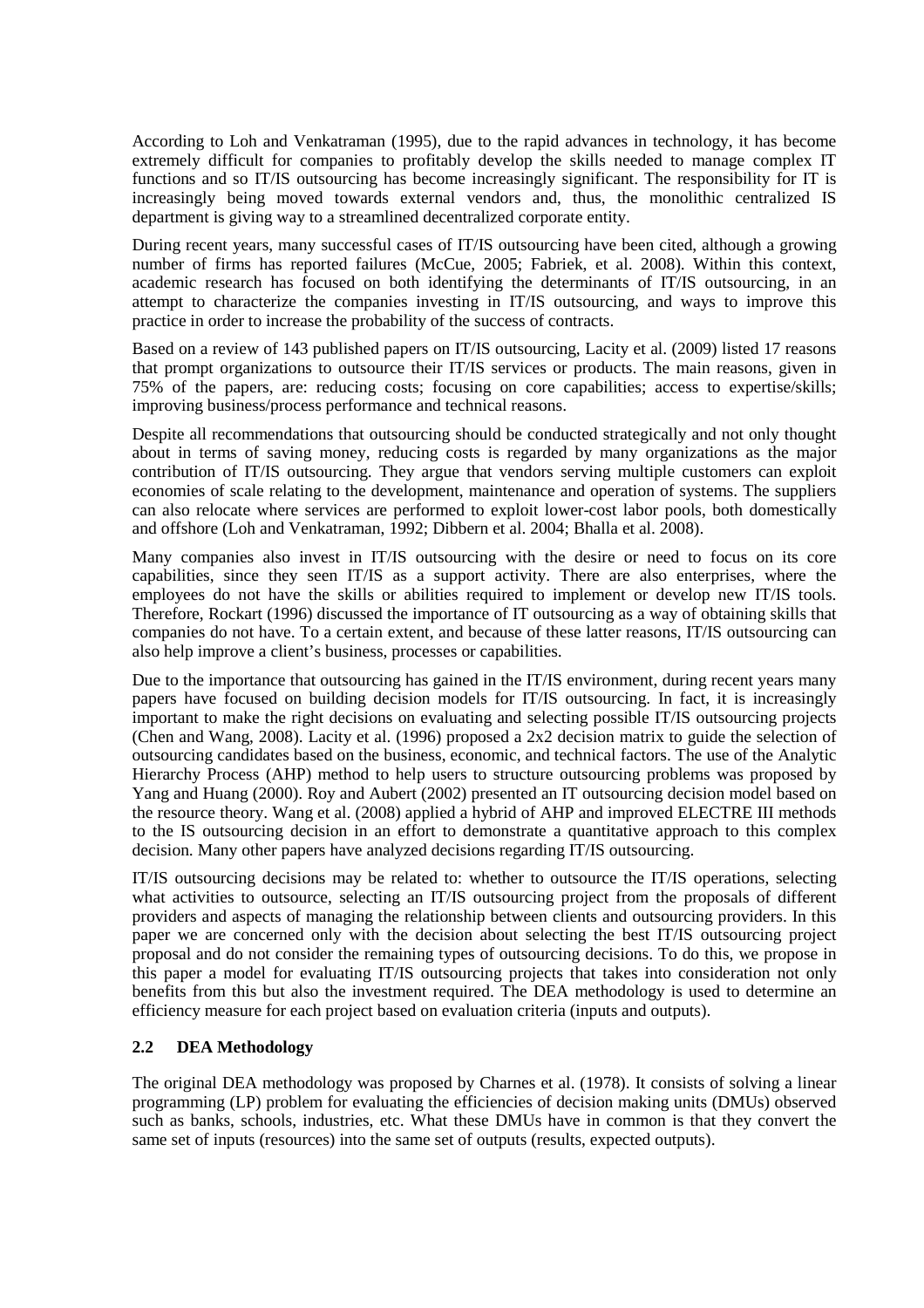Since DEA is a widely recognized technique and has been successful applied in case studies, this methodology has come to the attention of businesses and academy researchers. DEA methodology has been used in various areas, for example: selecting best vendors (Liu and Hai, 2005), examining a bank's efficiency (Chen et al. 2005), analyzing firm's financial statements (Edirisinghe and Zhang, 2007) and measuring the efficiency of organizational investments in IT/IS (Shafer and Byrd, 2000; Sowlati et al. 2005; Bernroider and Stix, 2006; Asosheh et al. 2010; Gusmão and Costa, 2011). Although DEA models have been widely used to evaluate IT/IS projects, the authors have not found any reports of this methodology having been used to evaluate IT/IS outsourcing projects.

The definition of efficiency in DEA is specified as the ratio of the weighted sum of outputs to the weighted sum of inputs of a DMU, as shown in Figure 1.

$$
Efficiency_k = \frac{\sum_{j=1}^{n} W_{jk} Output_{jk}}{\sum_{i=1}^{m} V_{ik} Input_{ik}} \qquad k = 1, ..., N
$$

*Figure 1. Definition of efficiency in DEA.* 

where  $V_{ik}$  is the unitary weight of input *i* and  $W_{ik}$  is the unitary weight of output *j* for the unit *k*. In this notation, there are *N* units, *m* input variables and *n* output variables.

Although various forms of the efficiency frontier can be determined, there are two models of DEA that are considered classics: that of the CCR or CRS (constant returns to scale) and that of BCC or VRS (variable returns to scale). The CCR model, originally presented by Charnes et al. (1978), works with constant returns to scale, that is, any change in inputs produces a proportional variation in the outputs. The BCC model, as per Banker et al. (1984), works with variable returns to scale, that is, it replaces the axiom of proportionality between input and output by the axiom of convexity.

The DEA model can be divided into: input oriented and output oriented versions. In the input oriented model, the goal is to minimize inputs, while keeping the output unchanged, whereas the output oriented model seeks to maximize results, while the inputs remaining unchanged. Independent of the orientation, the DEA model consists of an LP problem for each DMU, in which the decision variables are the weights for the inputs and outputs chosen.

Classic DEA models allow complete freedom regarding the selection of weights that give the maximum efficiency value of the DMU. Having the flexibility to choose weights is one of the advantages offered by the DEA model. However, the calculated weights may be inconsistent with a priori knowledge about the relative values of inputs and outputs. Because of this latter point, there is a large diversity of methods for incorporating value judgments in DEA. An overview about this subject can be found in Allen et al. (1997) and Gusmão and Costa (2011) present an important contribution on this issue.

Some of the advantages of using DEA, in relation to the traditional models used in evaluating investments in technology and systems, are the facts of being able to consider various aspects in the evaluation, in addition to using the idea of better utilization of the resources (investments made). The evaluation criteria can be strategic, operational, financial, etc. Another advantage is the possibility of conducting this evaluation so as to consider the impacts of the investments in different periods, which will permit a time analysis to be made (Gusmão and Costa, 2011). These advantages can also be observed when evaluating IT/IS outsourcing projects and this is the reason for using this methodology in this paper.

## **3 THE MODEL PROPOSED**

The model proposed in this paper is presented through the framework of the Figure 2. The steps of this model should be followed so as to obtain an evaluation of IT/IS outsourcing projects and, then, to choose the one that would be best for the enterprise to invest in.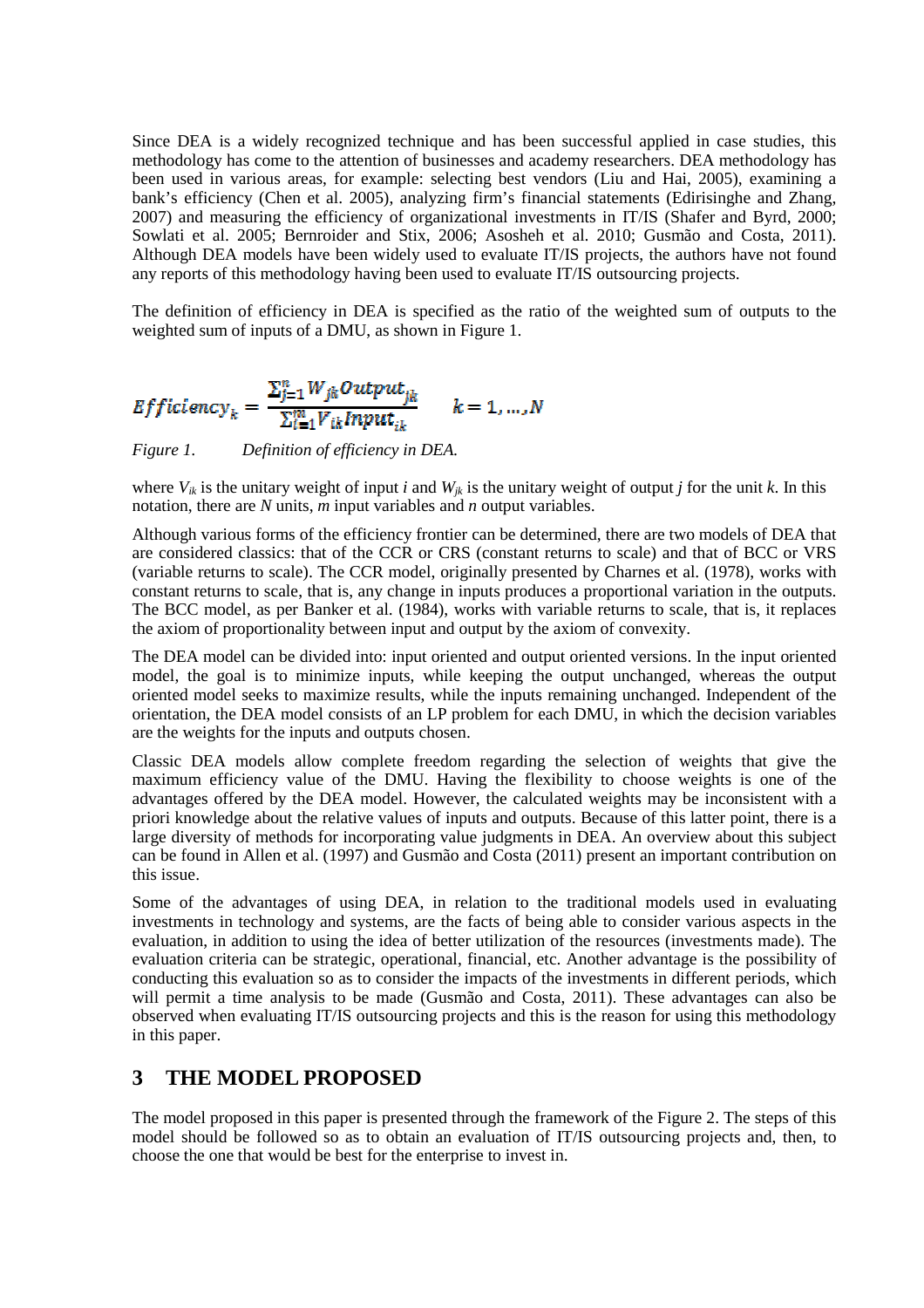

*Figure 2. Model for evaluating IT/IS outsourcing projects.* 

The development of IT/IS outsourcing projects must be aligned with the organization's strategic planning if the investments made are to be successful. Thus, before the company decides which projects to consider, it is necessary first to define what objectives for the outsourcing process should be set. This is done in the first step "Definition of the objectives", which consists of analyzing the organization's Strategic Planning and then, the planning for the area to be outsourced. This plan enables a company to:

- Become aware of its challenges and opportunities (defined by the gap between vision and reality).
- Identify strategic options of the IT area that best meet these challenges.
- Identify which evaluation criteria and analysis techniques to select from various options.
- Identify the best options for IT outsourcing and its implications.
- Determine the changes necessary to architectures and organization to support the IT/IS outsourcing strategy.

For this step the methodologies suggested include Managing the IS strategic planning process (King, 1978) and the Strategic Grid (Davis, 1974).

From this first step, two analyses should be conducted: one will focus on determining the criteria that would be used to evaluate the IT/IS outsourcing projects and the other will identify the companies that can provide services and products in IT/IS and their respective proposals for outsourcing a particular activity of the enterprise. For the first analysis, use may be made of such methods as: the Balanced Scorecard (BSC) used in many studies of this context (e.g. Asosheh et al. 2010); Critical Success Factors (CSF) as implemented by Sabherwal and Kirs (2007).

Because of the way it has been designed, this model allows the problem to be structured, since it does not merely calculate the efficiency measure for each project, but includes determining the evaluation criteria (inputs and outputs) aligned to the company's strategy and defines what projects meet the needs of the company (decision alternatives).

The major contribution of this paper is the proposition of the DEA model in the process of evaluating projects. Therefore, the evaluation criteria will function as the inputs and outputs of the DEA model. The inputs will be associated with: the investments that have to be made, the time required to provide the outsourced service or to supply a system/technology, the number of its own employees involved with the project, and so forth. On the other hand, the outputs will correspond to the benefits derived from the outsourcing process: reducing costs, increasing productivity, improving business/process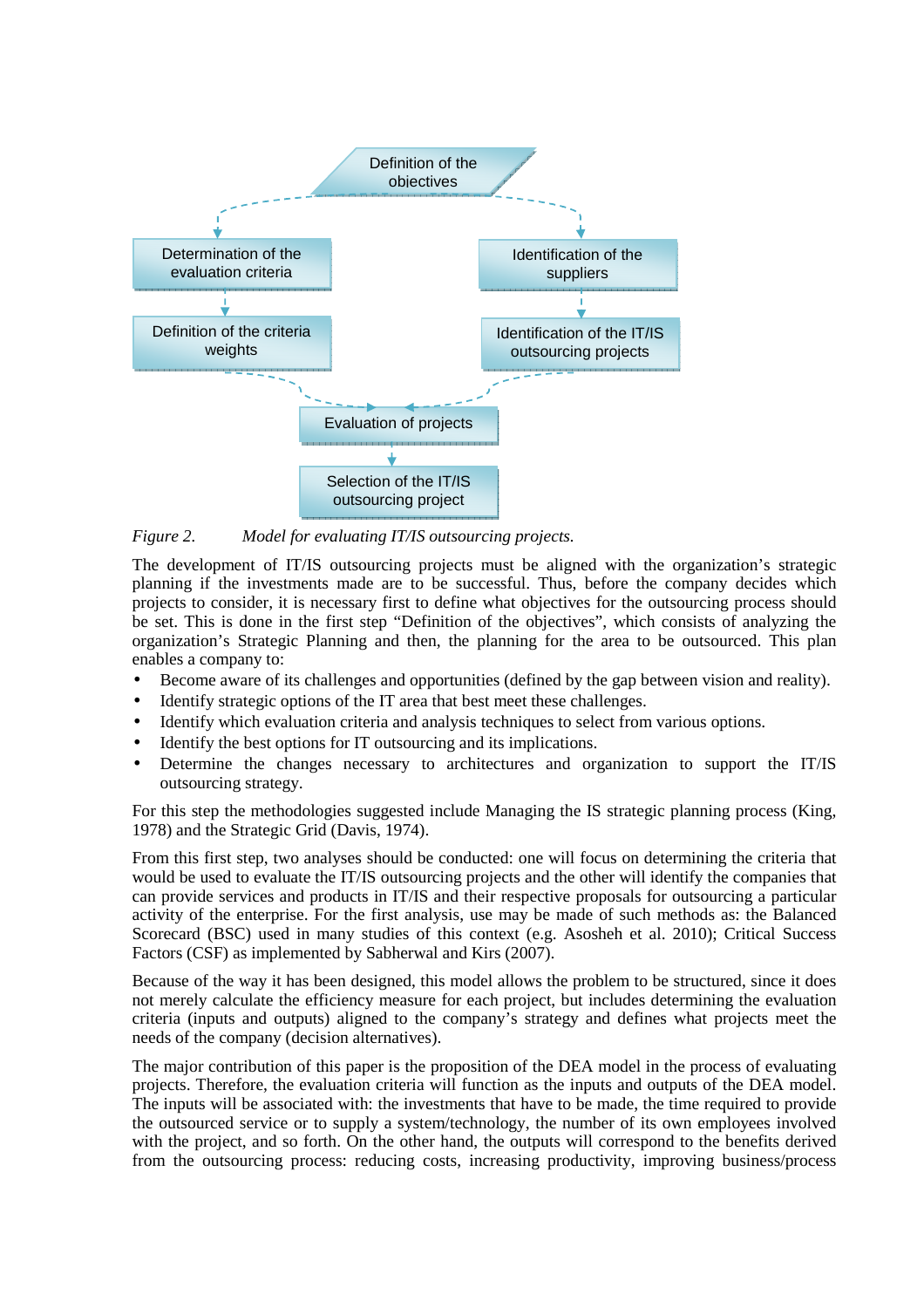performance, and so on. Thus, the criteria that are to be minimized are viewed as inputs whereas the criteria to be maximized are considered as outputs.

Many of the inputs and outputs are not easily measured. They are related to intangible aspects and most of them are estimates. In the case of the increase in productivity, for example, this will be estimated, based on similar processes of outsourcing and on particular characteristics of the company; how much production will increase while maintaining the same resources or how many resources can be saved while maintaining the same rate production. Regarding the fact that many aspects are intangible, this is a problem found in many studies where the objective is not only to assess the financial gains from the investment in IT/IS, but also to analyze the strategic returns. As explained before, the DEA methodology allows us to consider both financial and strategic aspects when evaluating projects.

## **4 NEXT STEPS**

The next step of this research will be to proceed with data collection. The aim is to collect data from different companies, which need to choose between different projects of IT/IS outsourcing, by interviewing CIOs in order to complete a questionnaire. Thus, the proposed model will be applied and the results reached will be compared with the results from other methodologies. If necessary, some adjustment will be made in the steps set out in the model.

Therefore, this research project intends to deliver on the following goals:

- To analyze the procedures currently used to evaluate IT/IS outsourcing projects.
- To develop a tool to quantitatively measure the attractiveness of IT/IS outsourcing project proposals.
- To study what is the best orientation in this context i.e., whether this should be input-oriented or output-oriented.
- To define if there is proportionality between input and output and, then, to choose between BCC or CCR model.
- To apply the proposed model in a real life case.
- To support companies in the decision process of deciding on the best IT/IS outsourcing project.

All these objectives are directed to the higher purpose of deveolping a model which enables increasing the chances of the outsourcing IT/IS activities by companies being successful.

With a view to overcoming the limitation of DEA regarding the choice of weights, some methods used to incorporate DMs' value judgments in DEA could be analyzed, in future research studies, which could then be aggregated to the model. Future research could also analyze the problem of evaluating IT/IS outsourcing projects as a portfolio problem. In this type of problem, the decision is related to choosing more than one IT/IS outsourcing project to be implemented in different operations, while taking into consideration the relationship between these projects.

This work has already started and is part of a larger project focused on the study of various aspects related to outsourcing IT operations. Specifically for this work, we intend to present the results obtained from applying the model at the end of 2012.

### References

- Allen, R.; Athanassopoulos A.; Dyson R.G. and Thanassoulis E. (1997). Weights restrictions and value judgments in data envelopment analysis: evolution, development and future directions. Annals of Operations Research, 73(0), 13-34.
- Asosheh, A.; Nalchigar, S. and Jamporazmey, M. (2010). Information technology project evaluation: An integrated data envelopment analysis and balanced scorecard approach. Expert Systems with Applications, 37(8), 5931–5938.
- Banker, R.D.; Charnes, A. and Cooper, W.W. (1984). Some models for estimating technical scale inefficiencies in data envelopment analysis. Management Science, 30 (9), 1078-1092.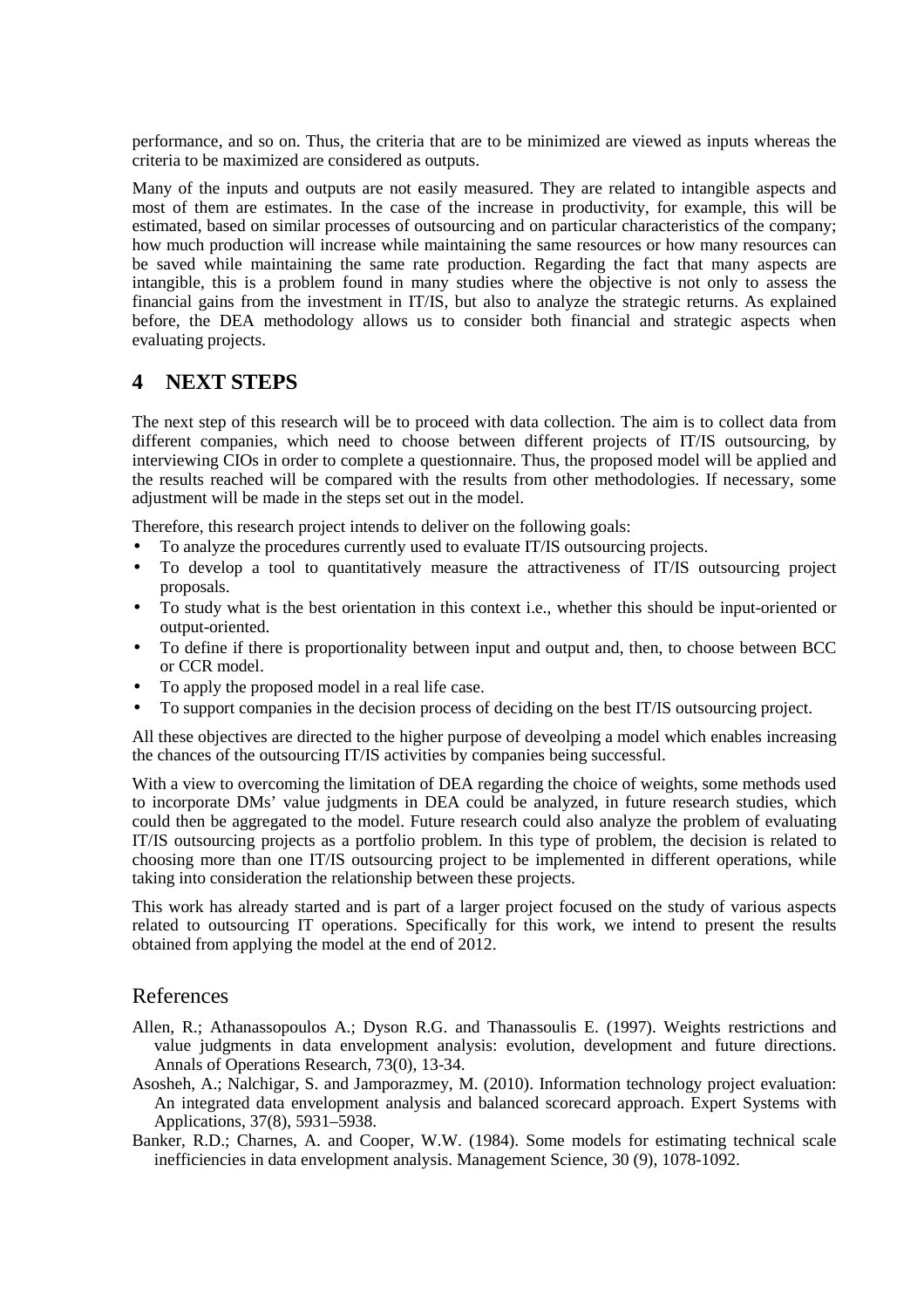- Bernroider, E.W.N. and Stix, V. (2006). Profile distance method a multi-attribute decision making approach for information system investments. Decision Support Systems, 42 (2), 988- 998.
- Bhalla, A.; Sodhi, M.S. and Son, B.G. (2008). Is more IT offshoring better? An exploratory study of western companies offshoring to South East Asia. Journal of Operations Management, 26(2), 322– 335.
- Charnes, A.; Cooper, W.W. and Rhodes, E. (1978). Measuring the efficiency of decision making units. European Journal of Operation Research, 2 (6), 429–444.
- Chen, L.Y. and Wang, T. C. (2008).Optimizing partners' choice in IS/IT outsourcing projects: the strategic decision of fuzzy VIKOR. International Journal of Production Economics, 120(1), 233– 242.
- Chen, X.; Skully, M. and Brown, K. (2005). Banking efficiency in China: Application of DEA to preand post-deregulation eras: 1993–2000. China Economic Review, 16(3), 229–245.
- Computer Economics (2011). Press release: IT Outsourcing Statistics 2011/2012: Outsourcing and Offshoring Trends and Cost/Service Experiences for 11 Key IT Functions. Available at http://www.computereconomics.com/page.cfm?name=Outsourcing.
- Davis, C.B. (1974). Management Information Systems: conceptual foundations, structure and development. McGraw-Hill.
- Dibbern, J.; Goles, T.; Hirschheim, R. and Jayatilaka, B. (2004). Information systems outsourcing: a survey and analysis of the literature. The DATA BASE for Advances in Information Systems 35(4), 6–102.
- Edirisinghe, N.C.P. and Zhang, X. (2007). Generalized DEA model of fundamental analysis and its application to portfolio optimization. Journal of Banking and Finance, 31(11), 3311–3335.
- Fabriek, M.; Brand, M; Brinkkemper, S; Harmsen, F and Helms, R. (2008). Reasons for success and failure in offshore software development projects. 16th European Conference on Information Systems. Galway, Ireland.
- Grover, V.; Cheon, M.J. and Teng, J.T.C. (1996). The Effect of Service Quality and Partnership on the Outsourcing of Information Systems Functions. Journal of Management Information Systems, 12, 4, 89-116.
- Gusmão, A.P.H and Costa, A.P.C.S. (2011). Measuring efficiency of organizations that use IT/IS: an application in Brazilian companies. In Proceedings of the Mediterranean Conference on Information Systems, Limassol, Cyprus.
- Kahraman, C.; Engin, O.; Kabak, O. and Kaya, I. (2009). Information systems outsourcing decisions using a group decision-making approach. Engineering Applications of Artificial Intelligence, 22(6), 832–841.
- Kim, S. and Chung, Y. S. (2003). Critical Success Factors for IS Outsourcing Implementation from an Interorganizational Relationship Perspective. The Journal of Computer Information Systems, 43, 4, 81- 90.
- King, W.R. (1978). Strategic planning for management information systems. MIS Quartely, 2(1), 27– 37.
- Lacity, M.C.; Khan, S.A. and Willcocks, L.P. (2009). A review of the IT outsourcing literature: Insights for practice. Journal of Strategic Information Systems, 18(3), 130–146.
- Lacity, M.C.; Willcocks, L.P. and Feeny, D.F. (1996). The value of IT sourcing. Sloan Management Review, 37(3), 13–25.
- Liu, F.H.F. and Hai, H.L. (2005). The voting analytic hierarchy process method for selecting supplier. International Journal of Production Economics, 97(3), 308–317.
- Loh, L. and Venkatraman, N. (1992). Determinants of information technology outsourcing: a crosssectional analysis. Journal of Management Information Systems, 9(1), 7–24.
- Loh, L. and Venkatraman, N. (1995). An Empirical Study of Information Technology Outsourcing: Benefits, Risks, and Performance Implications. In Proceedings of the International Conference on Information Systems, p. 25, Amsterdam, the Netherlands.
- McCue, A. (2005). Outsourcing flops blamed on tunnel vision. Silicon.com. Published on ZDNet News, June 22.
- Rockart, J.F.; Earl, M.J. and Ross, J.W. (1996). Eight imperatives for the new IT organization. Sloan Management Review, 38(1), 43–55.
- Rouse, A. (2006). Explaining I.T. Outsourcing Purchasers' Dissatisfaction. Proceedings of the Tenth Pacific Asia Conference on Information Systems, AIS Electronic Library.